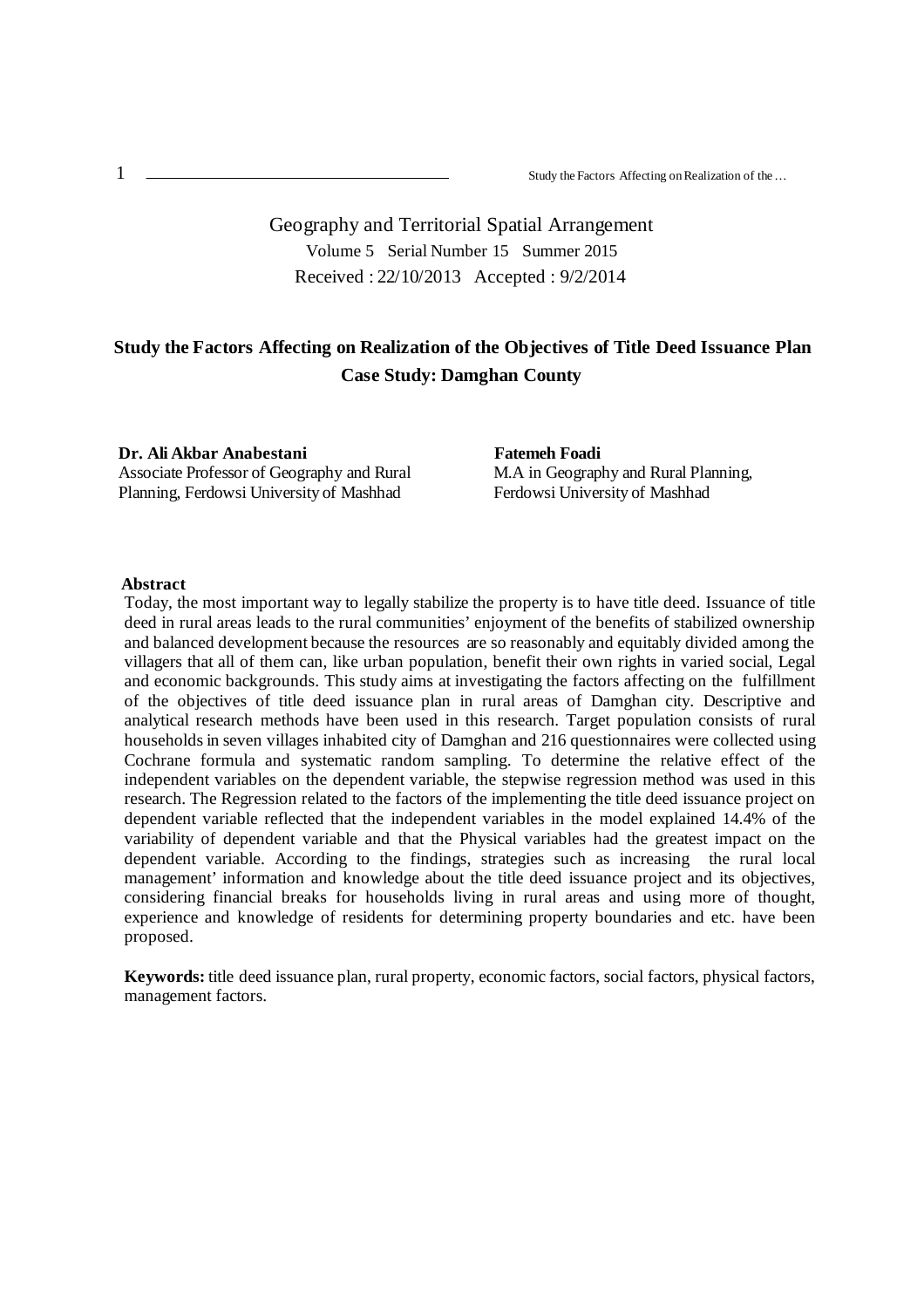# Geography and Territorial Spatial Arrangement Volume 5 Serial Number 15 Summer 2015 Received : 3/11/2013 Accepted : 3/6/2014

# **Determination of Agroclimatic Areas for Dry Planting of Wheat Based on Climatic Parameters in Kurdistan Province**

**Dr. Behrooz Sobhani** Associate Professor Geography – Climatology, Department of Geography - University of Mohaghegh Ardabil

#### **Sara Karimzadeh**

M.Sc Geography – Climatology,Department of Geography - University of Mohaghegh Ardabil

#### **Abstract**

Agricultural meteorology studies the effects of climatic factors on the living organisms (plants and animals) and interaction of climate and soil for maximum utilization of the environment . The purpose of this study is to determine Agroclimatic areas base d on climatic indices including estimation of water, heat and effective precipitation requirements for wheat dry planting during the growth period.<br>The data including average daily temperature, mean of maximum and minimumtemperatures, average daily temperature, mean of maximum and minimumtemperatures, monthly and annu al precipitation , mean of monthly relative humidity , Evapotranspiration, transpiration, were collected from 10 synoptic meteorological stations in the province . Using FAO – Penman – Monteith was used to estimate the required water, temperature and density for whea dry planting. Descriptive calculation of data shows that the least water requirement is for Abatv Zarina station (352.2) and the highest one is for Marivan and Sanandaj stations i.e. 388.5 and 383.3 mm, respectively. And the highest a mount of Evapotranspiration and transpiration is for Sanandaj station (2.47 mm per day) and Marivan (2.52 mm per day) and and its lowest amount is for Zarina Abatv (2.36 mm per day) and Bane (2.43 mm per day) . Marivan and Qorveh stations with 764.9 mm and 314 mm, respectively, have the highest and lowest effective precipitation.

Using GIS zoning maps , the data was located as the spot at each station of the province and by interpolation method, the maps related to the under study data were prepared. The results show that, about 25 percent of the area of Kurdistan, including the Northwest and West regions of the province due to its favorable climatic conditions is suitable for wheat dryland, and an area of about 47 percent including the east areas have a moderate condition and 28 percent of the province area i.e. Qorveh and Bijar cities have not suitable conditions for wheat rainfed.

**Keywords:** Agroclimatic, KurdistanProvince, dryland wheat and GIS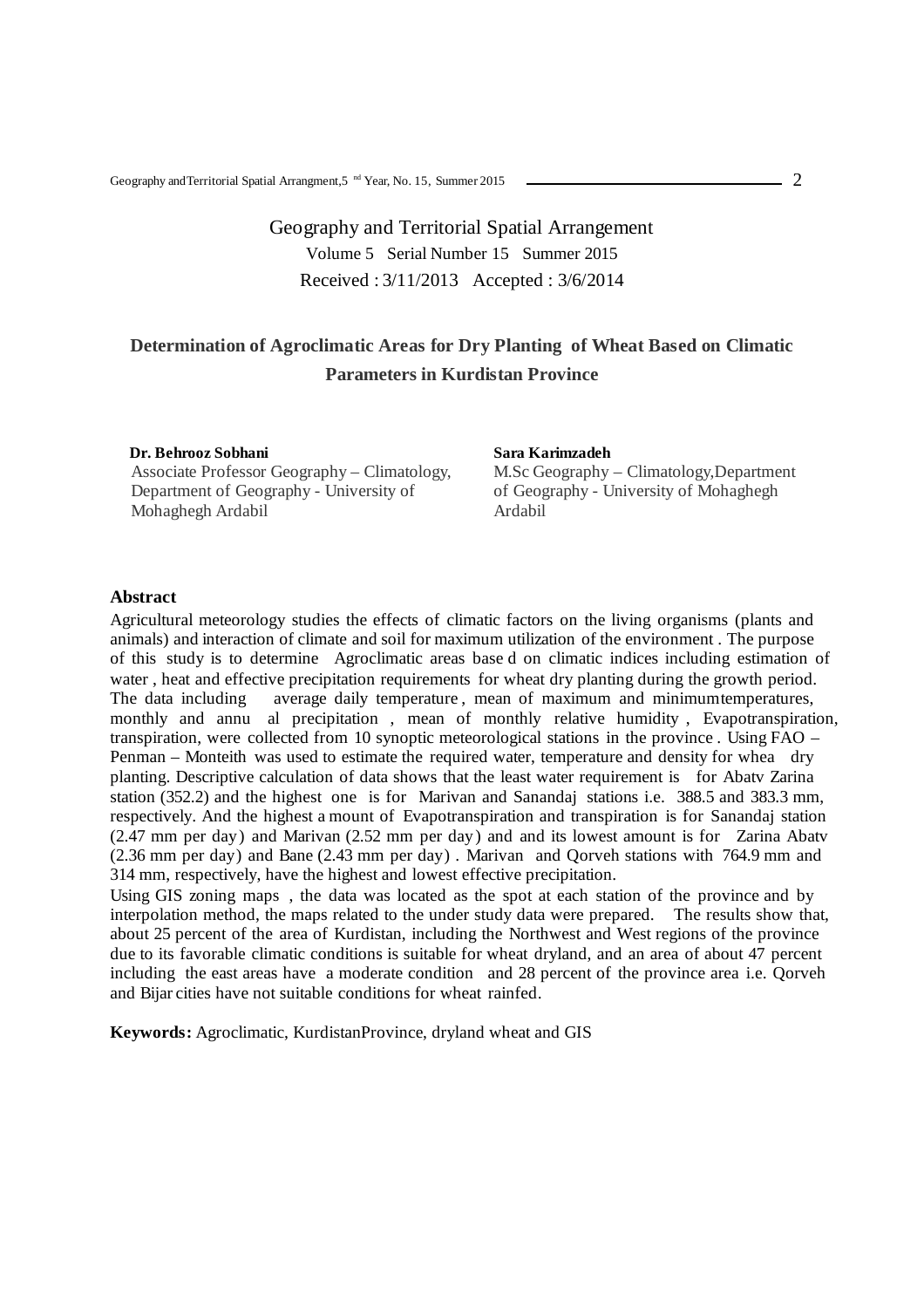# Geography and Territorial Spatial Arrangement Volume 5 Serial Number 15 Summer 2015 Received : 17/12/2013 Accepted : 16/9/2014

# **Modeling the Relationships Between Identifying Indices of Worn-out Textures and Sustainable Urban Development Around the Holy Shrine of Imam Reza**

**Dr.Ali Akbar Naji Meydani** Assistant Professor of Economics, Ferdowsi University of Mashhad

**Dr. Harootiyan Harootiyanian** Assistant Professor of Economics in Armenian University

#### **Amir Farhadiyan**

Ph.D student of Economics, Armenian University, Faculty member at the Institute of Nonprofit Khorasan Razavi

### **Abstract**

Urban worn out textures as an obstacle to the realization of modern methods of urban management, constantly has affected on the indicators of urban sustainable development which by development of the cities and indication of sustainable development approach, observing, caring and following up its indication of sustainable development approach, observing , caring and following up its objectives is more considered in planning of the cities' development. In this study, the area around Razavi holey shrine, in spite of its importance for having more than 15,000,000 pilgrims in a year, has a great volume of w orn out and old textures which can not meet the requirements of Mashad inhabitants and pilgrims. The primary purpose of this research is to develop a conceptual model in order to determine the existing variations' changes in the indicators of urban sustainable development and to determine the relationship between renovation and rehabilitation of urban worn out textures and indices of sustainable development in Samen area, which conducted by Survey method and questionnaire, and the research data among residents of worn out textures of Imam Reza shrine's environs (170 people) based on classified sampling method and SPSS and LISREL soft wares were used for analysis . The accepted model in the multiple linear regression (MLR) analysis demonstrated that the i dentifying indices of worn out textures are statistically significant in estimating urban sustainability. Following this and according to R square statistic, -0.31, -0.24 and -0.09 of the variances indicators of sustainable development was explained by the impermeable, instability and undersized as indices of worn out textures, respectively. The interpretation results SEM imply the existence of a significant impact identifying indices of worn out tissues on indicators of sustainable urban development. According to the structural equation modeling results, the final model has proved that urban sustainability was controlled (-0.51). Therefore, the obtained results show that Firstly, when identifying indices of worn-out textures impermeable, unstable and undersized, respectively have present in the context area, indicators of sustainable development in around the Holy Shrine of Imam Reza is faced with serious problems; Secondly, urban management by dissolving identifying indices of worn -out textures regardless of the innenature of texture in term of social, economic, environmental, and physical, perpetuates the unstable path in urban sustainable development indicators.

**Keywords:** Worn-out Tissue, Su stainable Development, Regression, Structural Equation Modeling, Mashhad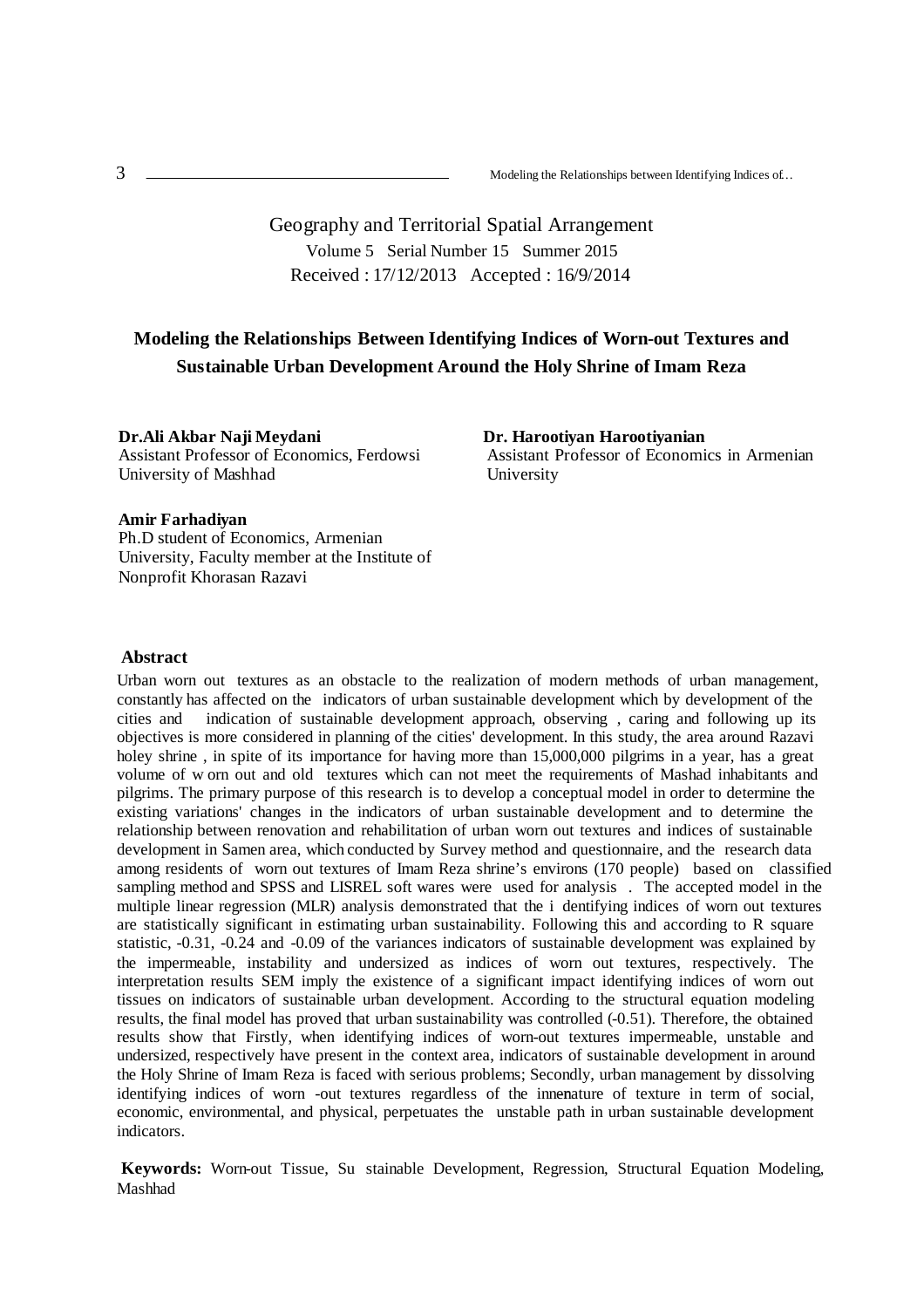# Geography and Territorial Spatial Arrangement Volume 5 Serial Number 15 Summer 2015 Received : 27/8/2013 Accepted : 14/6/2014

# **Evaluation of Measuring the Level of Sustainable Development in Neighborhoods of Region 9 in Mashhad Based on Hierarchical Models and Network Analysis**

**Dr. Hosein Nazmfar** Associate Professor of Geography & Urban planning, University of Mohaghegh Ardabili

**Somayeh Roshan Roodi**  PHD Student of Geography & Urban planning, University of Mohaghegh Ardabili

### **Abstract**

Today the focus is on sustainable development in all aspects of the society. Also, with respect to the goals and aspects of development and characteristics of different communities (Capabilities, limitations, etc.) in order to achieve sustainable development especially in urban sustainability ,strategies should be adopted among which it can be referred to basic neighborhood development and planning at the neighborhood level . In this paper, the stability and sustainability indicators has been measured in District 9 neighborhoods of Mashhad. The study method is descriptive - analytical which have been used from hierarchical models and network analysis . In this study, 13 sustainability indicators in 11 communities in Region 9 have been used and according to surveys conducted, the neighborhood Shahrara in hierarchical model and the neighborhoodAb & Bargh and Eghbal in network analysis model have been known as the most Stable neighborhoods. In the both models, the most Stable neighborhoods are located in the border region with other areas of new communities and newly unstable build that have less infrastructures and facilities.

**Keywords:** Sustainable development of communities, hierarchical, network analysis, Community District 9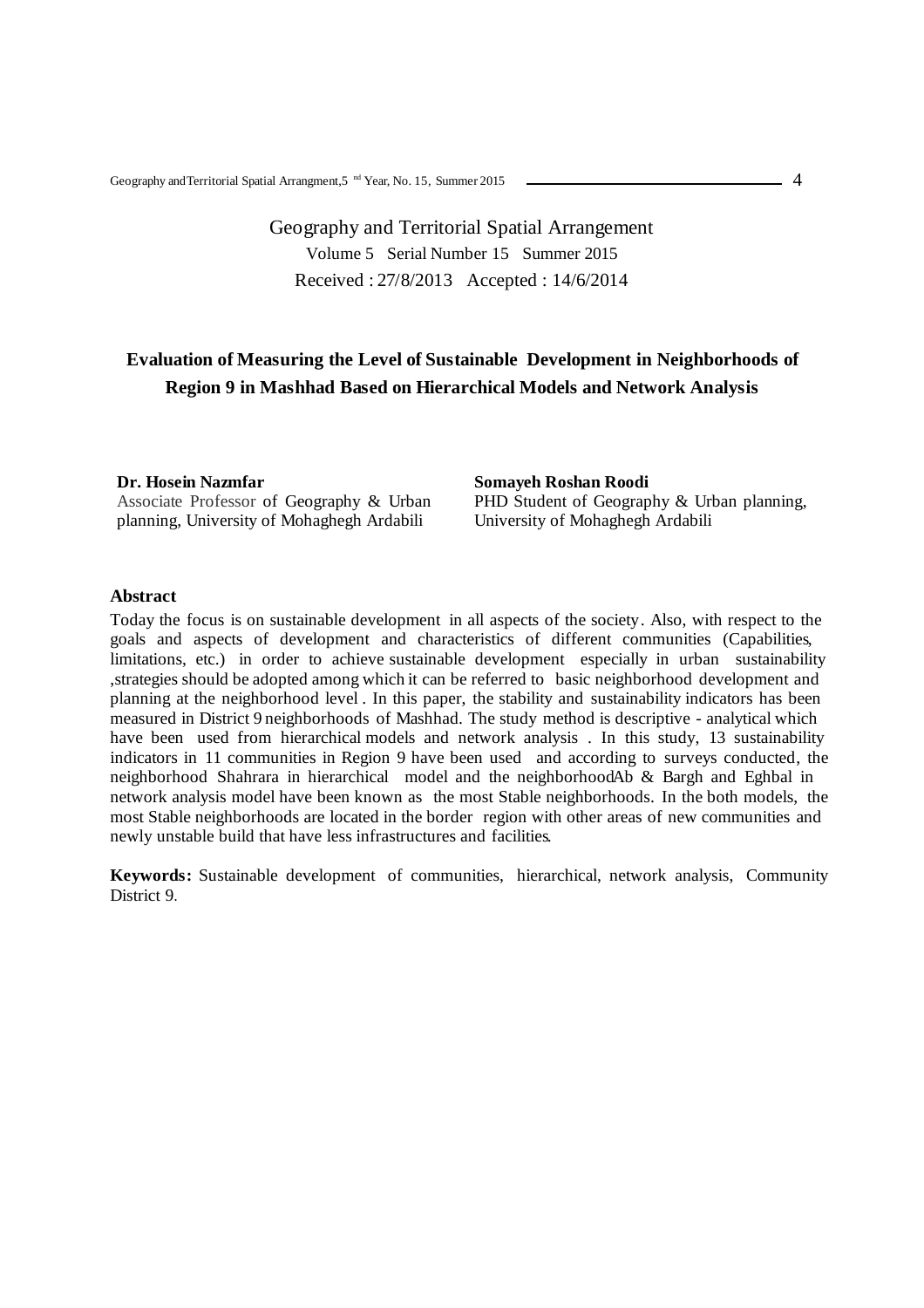# Geography and Territorial Spatial Arrangement Volume 5 Serial Number 15 Summer 2015 Received : 19/12/2013 Accepted : 17/5/2014

# **Spatial Analysis of Development Indicators in Urban and Rural Region of Kohgiloye and Boyerahmad Province**

### **Dr. Mahmood Akbari** AssistantProfessor of Geography and Urban planning, Universityof Esfahan

#### **Abstract**

The basis of development of any country depends on the education and training and educational indices are considered as the basis for the achievement of human sustainable development. Higher education provides the situation for achieving better job, better living conditions and provides more rational and socially balanced space . On the other hand the optimum distribution of educational indices provides the basis for achieving the health, welfare and urban beauty that are the premises of sustainable urban development . In order to achieve this crucial issue, by exploiting the techniques of the standard division, coefficient trait and Mac Granahan, by taking advantage of twenty four variables that gathered from urban and rural Region, tries to analyze this variables**.**The finding of the study by using standard division technique show the Yasuj with 82.51 synthetic indexes is in the first rank, Dehdasht with 47.54 indexes and Sisahkt with 45.89 indexes are in the 2<sup>nd</sup> and3<sup>nd</sup> rank of the province. Gachsaran, Choram, Bahmaei, Basht, Margoon, charosa, Loudab, dishmok and Lendeh are in the  $4^{nd}$  and  $12^{nd}$  rank of province. The finding of the study by using of coefficient trait technique show that Yasuj with 49994.84 from the view point of accessibility to Educational indicators is placed at the first rank of the province. Dehdasht, Gachsaran, Sisahkt, Bahmaei, Choram, Basht, Charosa, Margoon, Loudab, Dishmok and Lendeh are in the 2<sup>nd</sup> and12<sup>nd</sup> rank of the province. The results of the study by using the technique of Mac Granahan show that Yasuj with 4.892 synthetic indexes are in the first rank, D ehdasht with 2.75 synthetic indexes and Sisahkt with 2.475 synthetic indexes are in the  $2<sup>nd</sup>$  and $3<sup>nd</sup>$  rank of the province. Gachsaran, Choram, Bahmaei, Basht, charosa, Margoon, Loudab, dishmok and Lendeh are in the  $4^{nd}$  and  $12^{nd}$  rank of province.

**Keywords**: Ed ucational Region and indicators, coefficient trait, Mac Granahan technique, Kohgiloye and Boyerahmad province.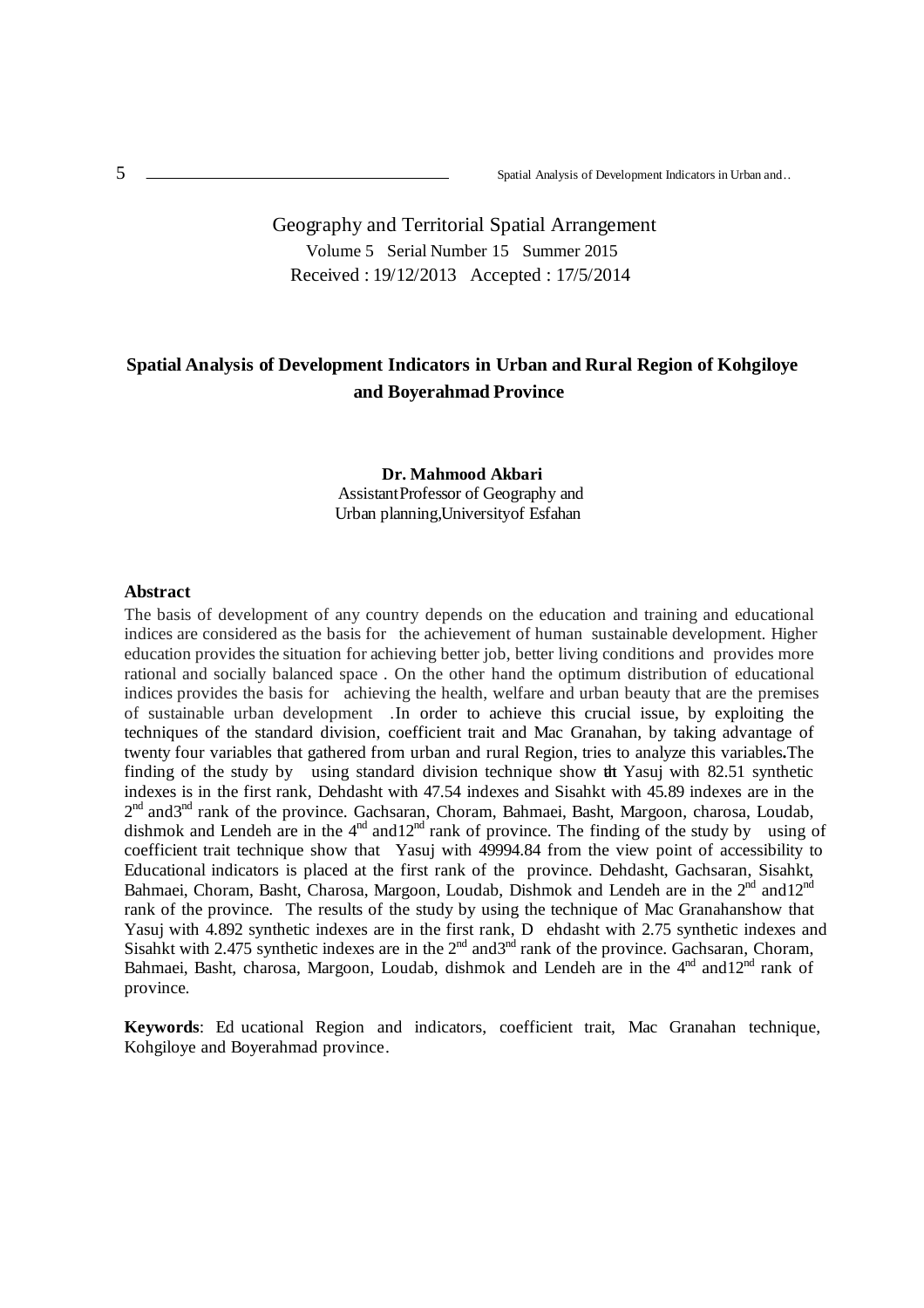# Geography and Territorial Spatial Arrangement Volume 5 Serial Number 15 Summer 2015 Received : 11/1/2014 Accepted : 6/10/2014

### **Study of the Tourism Role on Urban Development of Kermanshah**

**Dr. Ahmad Poor Ahmad** Professor of Geography and Urban Planning, University of Tehran

**Faranak Behdoost** Master planning tourism university of Tehran

#### **Dr. Rahmatollah Farhoodi**

Professor of Geography and Urban Planning, University of Tehran

#### **Abstract**

Today, tourism has an important place in economy of countries and active and efficient role in developing the economic and social structure of countries, especially in developing countries.. In Iran, although the historical-cultural backgrounds and natural attractions are available in the cities to attract tourists, but in the spatial-physical plans no attention is paid to the tourism and its different effects on the urban development. Kermanshah is the largest city in the province and western area. Although this city has an urbanism background and natural, historical, cultural, religious attractions which can contribute to the economic improvement of the city, in the national reports of Islamic republic of Iran, this city was called a bereaved area in terms of human development index. Utilization of this situation needs a comprehensive planning in order to recognize weak and strong points, opportunities and threats and optimal strategies for the city development should be provided. To expand centers of tourism in t he city in order to develope the city should be considered. This is an applied research with descriptive-analytical nature. In addition to library studies, metrical method was used. For analyzing data, SWOT model was used and it showed that Kermanshah tour ism has 11 strong points, 11 weak points, 11 opportunities and 10 threats. It showed that Kermanshah tourism is in the growth and recognition step. Using incursive strategy has priority. Finally we suggested some strategies for development via tourism in Kermanshah. Using matrix QSPM the best strategies in form of the first, second and third were provided. Then some suggestions were made.

**Keywords**: Urban development ,urban tourism, Kermanshah, SWOT model.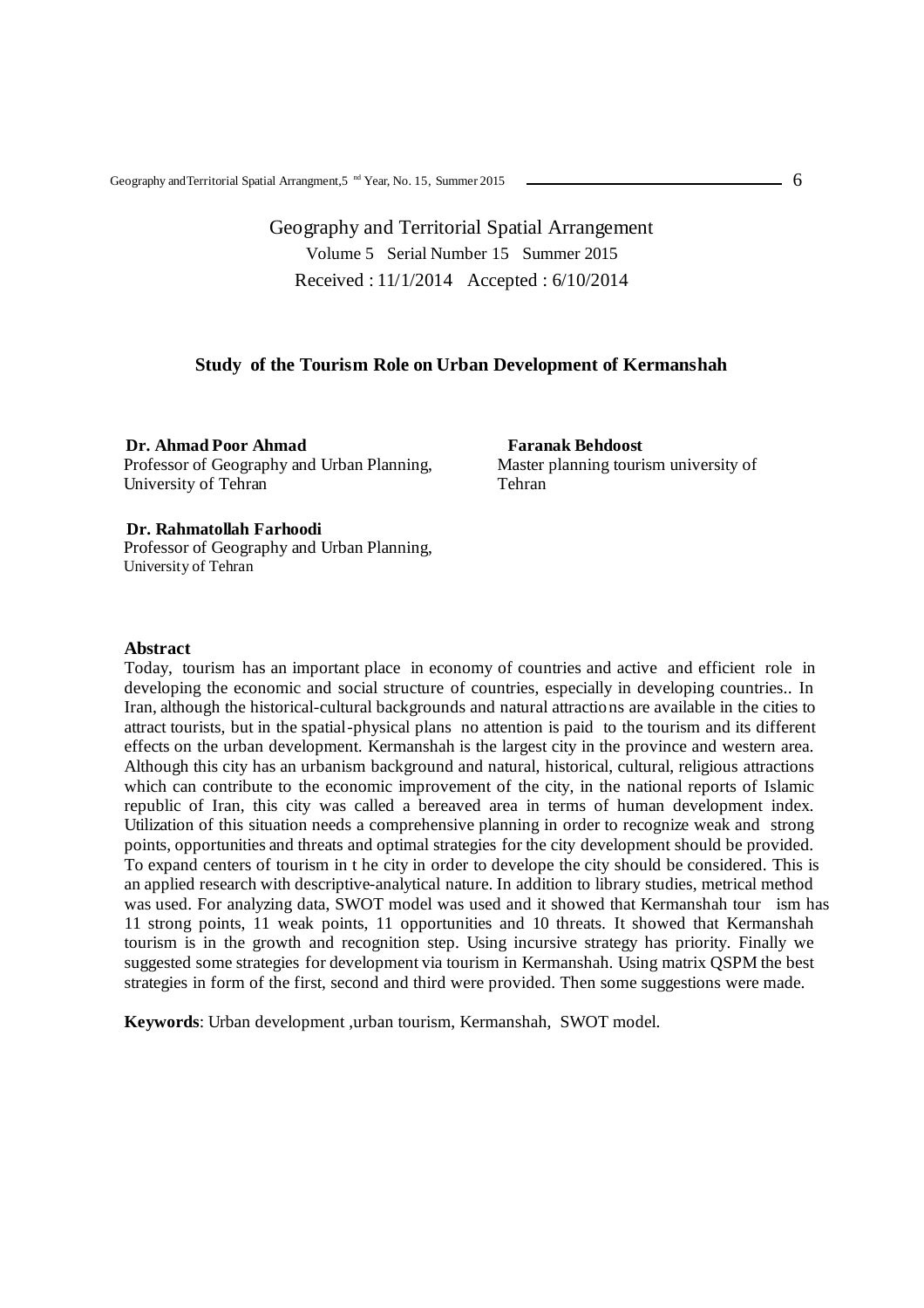# Geography and Territorial Spatial Arrangement Volume 5 Serial Number 15 Summer 2015 Received : 17/1/2014 Accepted : 21/9/2014

## **The Effect of Service Quality on Tourists' Satisfaction Case Study: Soltanieh Dome**

#### **Dr. Hosein Panahi**

Associate Professor in Economics, University of Tabriz

### **Hamid Zolghadr**

MSc Candidate in Economics, University of Tabriz

#### **Dr. Davood Behboodi**

Associate Professor in Economics, University of Tabriz

### **Ali Zolghadr**

Secretary of the Interior Research of Zanjan province's Industry, Mining and Trade Organization

### **Abastract**

The Tourism industry is one of the easiest, cheapest and low pollution industries for income earning. Due to the unique characteristics of the tourism industry, it is known by experts as a hidden export. Quality of tourism services in a tourist destination is one of the most important factors affecting on the growth of tourism, that can attract tourists. Therefore, this study aims to measure the impact of the Quality of tourism product on tourism satisfaction has taken place in Soltanieh dome. The present study has four hypothesis. Experimental data has been collected from 382 questionnaires distributed among dome's tourists and was examined by SPSS software. Pearson's test results show that: facilities, accessibility, attractiveness and a mental image of the destination have a positive correlation and in terms of statistics, have a significant correlation with tourists satisfaction, But due to the non-significant of the attraction of destination variable, it was removed from the model. Using path analysis, the direct and indirect effects of the remaining three variables were tested on tourist satisfaction. Results show that facilities, access and image of the destination variables have the greatest impact on tourist satisfaction respectively.

**Keywords:** Facilities, Quality of Product, Soltanieh Dome, Tourist satisfaction, Zanjan province.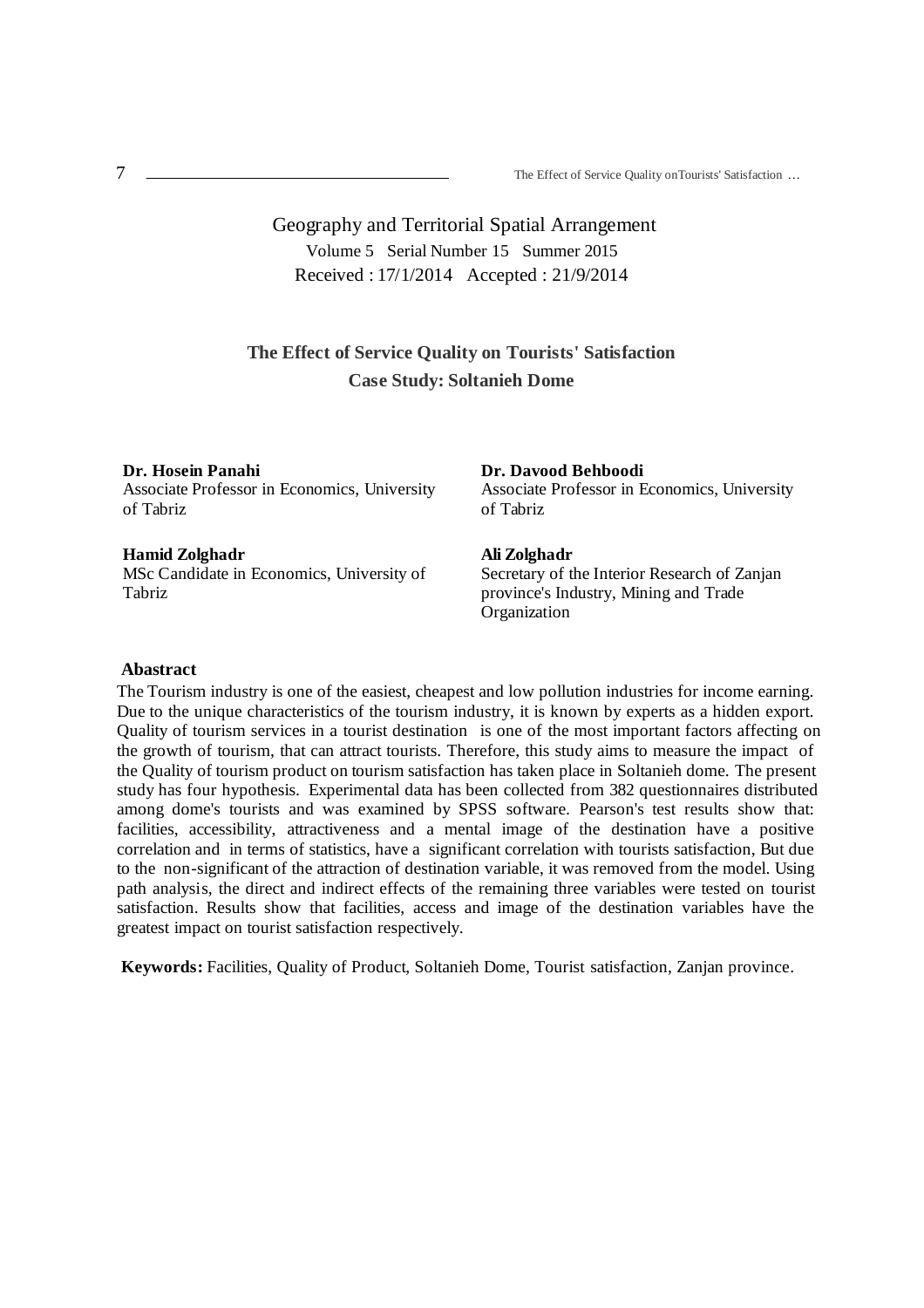# Geography and Territorial Spatial Arrangement Volume 5 Serial Number 15 Summer 2015 Received : 29/1/2014 Accepted : 27/10/2014

# **Quantitative Study of the Role of Participatory Planning on Rural Poverty Alleviation, Case Study: Firuzkuh, Lazur Village**

### **Dr. Behrooz Gherani Arani**

Assistant Professor and Member of Scientific Board of PNU

#### **Abstract**

Despite prevailing decentralization of rural development programs in Iran, there are projects that the experts tried to intervene stakeholders to fulfill all or most of the project, including the Hableh-rud National Project. This project has sought to enga ge local participation and maximize communities' interventions in planning and implementation of natural resource conservation projects. The main objective of the project is natural resources conservation through rural poverty alleviation and reducing the deleterious effects of unstable economic of the region on resources, thus, this project seems suitable for this research. In pilot villages it was attempted to shape NGOs and local organizations till villagers were be able to monitor and manage designing a nd implementing of the projects. In the other hand, with the elapse of time and the impact of projects and organizations involved, the effects of rural participatory on the poverty indicators has been measurable. Thus among of pilot villages, Lazur in Firuzkuh was selected as the only successful pilot village (according to experts) in all pilot villages of watershed subproject in Hable-rud basin project. The results showed that rural poverty reduction projects in monetary approach should attend to non-monetary approach, and should not equate all parts of the country, and should be decentralized and strategic, and local community should participate and intervene directly in all levels. Based on international experiences and the case study, for decreasing financial tension, due to local priorities, programs may be limited to a specific dimensions or specific areas. Our results show that rural participation can target material and spiritual aspects of poverty and can help reduce it.

**Keywords:** Participatory Rural Poverty Alleviation, Human Well-being Index, Lazur.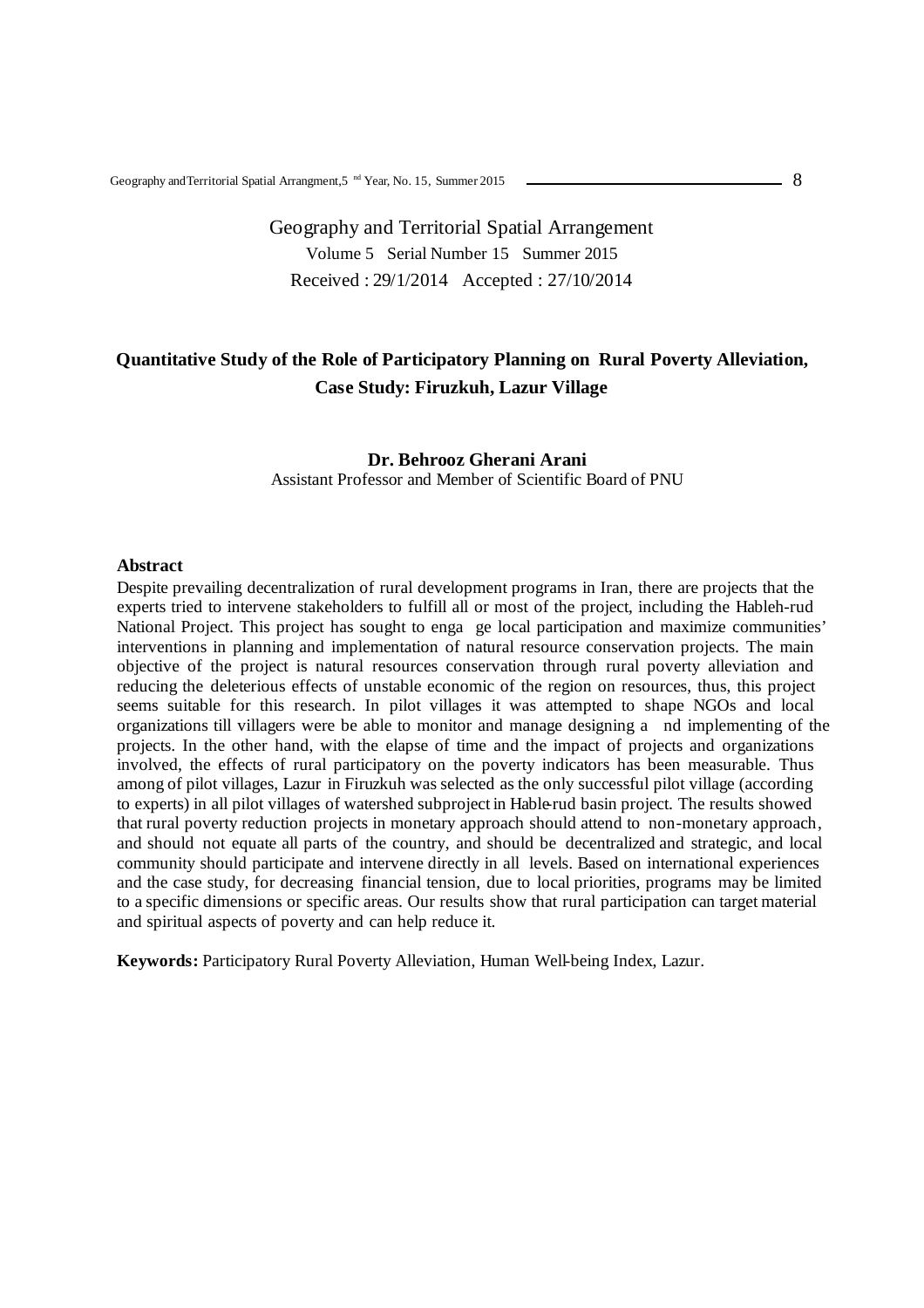Evaluating the Alluvial Fans at the Northeast of Rivand as…

# Geography and Territorial Spatial Arrangement Volume 5 Serial Number 15 Summer 2015 Received : 30/1/2014 Accepted : 8/11/2014

# **Evaluating the Alluvial Fans at the Northeast of Rivand as Potential Source of Aggregate and Their Relations With Geo-Morphological Processes**

### **1- Dr. Shahram Bahrami**

Assoiate Professor, Department of Physical Geography, University of Hakim Sabzevari

### **3- Kzem Bahrami**

Ph.D. Student of Engineering Geology, Facalty of geology, University of Kharazmi

### **4- Sima Poor Hashemi**

5- M.S. Student of Geomorphology - Department of Physical Geography, Universityof Hakim Sabzevari

### **Dr. Seyed Mahmood Fatemi Aghda** Assoiate Professor, Facalty of geology, University of Kharazmi

### **Mohammad Motamedi Rad**

M.S. Student of Geomorphology, Department of Physical Geography, Universityof Hakim Sabzevari

### **Abstract**

Aggregates are among the most extensive consumable construction materials and comprise the major volume of concrete. Alluvial fan can be considered as one of the most important landforms that can be appropriate for aggregate exploitation. By passing the time and increasing the age of alluvial fans, their surface sediments are more faced with weathering and consequently decreases the quality of aggregates . In this research, based on the physical characteristics and point load index, the q uality of aggregates at the surface of the three desolate, old and new alluvial fans at the north east part of Rivand has been evaluated. Separation of alluvial fans were made based on geo-morphological indices including morphology of alluvial fan surfac e, weathering rate and drainage pattern.

For the existence of different litho logy at alluvial fans' surface , 18 types of common rock were selected at the down and up stream of each alluvial fan, and load point test was made on them. Physical characteristics of the rocks including density, porosity, percentage of water absorption at each alluvial fan was made at its down and up stream part.

The research results show that the point load index and density decreases from the new alluvial fans to the old and desolate ones. Porosity amount and the moisture content have a direct relation with the alluvial fans' age, in a way that the oldest and desolate alluvial fan has the highest degree of porosity and saturation moisture content.

The results showed that at the surface of all alluvial fans, the strength of aggregates is higher in the fan apex than fan toe, which this issue is due to the lower age and consequently lower weathering of the particles at the up stream of fans. In general, the current research show s that the strength changes of aggregates at the fans' surface is due to the fans' age and their weathering amount, so that the aggregates with lower quality in the old and desolate is due to their long term weathering.

**Keywords**: aggregate, geomorphology, alluvial fan, weathering, Rivand.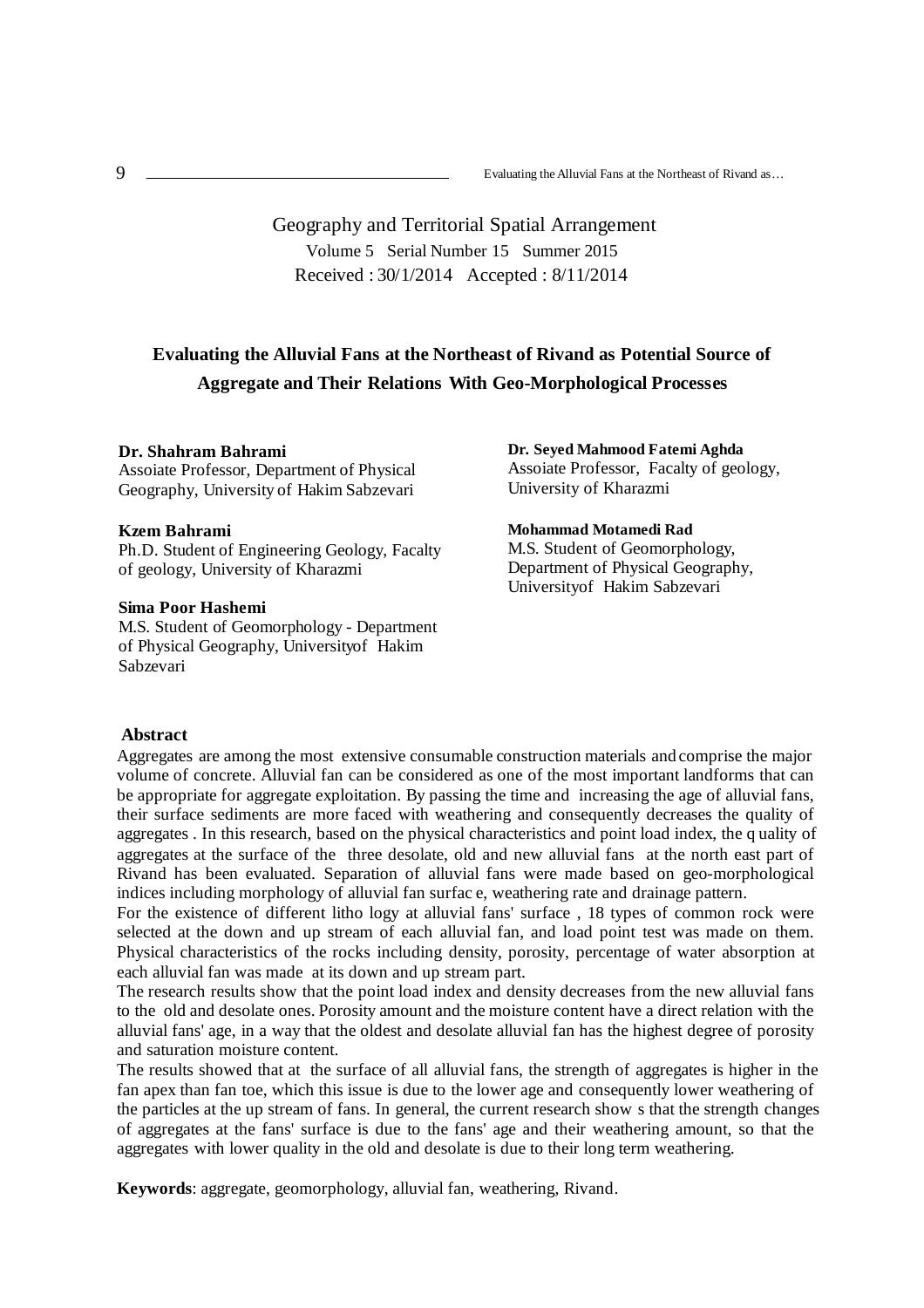# Geography and Territorial Spatial Arrangement Volume 5 Serial Number 15 Summer 2015 Received : 12/3/2014 Accepted : 15/11/2014

# **Feasibility Study for Creation of Tourist Walking Routs in Downtowns Case Study: Zanjan Downtown**

**Ameneh joori** PHD student of Geography & Urban Planning, Islamic Azad University -Tehran Since & Research Branch

#### **Dr. Rahim Sarvar**

Associate professor of Geography & Urban Planning, Islamic Azad University Yadegar Emam Branch, Shahr Rey

**javid Moniri** MA of Architecture

### **Abstract**

Cities have encompassed the past memories and inherent their own historical civilization and cultures. Most of the monuments is located in the central part of the city that often are the oldest part of town. Today, the historical monuments and urban civil ization along with other attractions such as shopping centers, restaurants and …. have encompassed a variety of tourism attractions , if proper attention is made, it can lead to urban development and tourism promotion . Among these tools, the design and creation or strengthening the urban pedestrian tourism routes based on the relevant criteria and regulations.

Also, the central part of Zanjan city, by having a variety of attractions including historical, cultural, shopping, entertainment, etc., if planned properly, can attract a great number of tourists and strengthen the urban tourism. The current paper, with the aim of investigating the possibility of reviving the central pedestrians of Zanjan city for the tourists and citizens 'use and achieving the required strategies, has studied the theoretical bases and its history throughout the world and Iran and the advantages of its creation and while describing the central part of Zanjan from the view point of its attraction distribution and quality of pedestrians and defining the tourism walk way routes has evaluated its weak and strong points , opportunities and threats through SWOT analysis and finally the required solutions and aggressive strategies have been created.

**Keywords**: urban tourism, tourist walking routs, Tourist walking tours, Zanjan down town.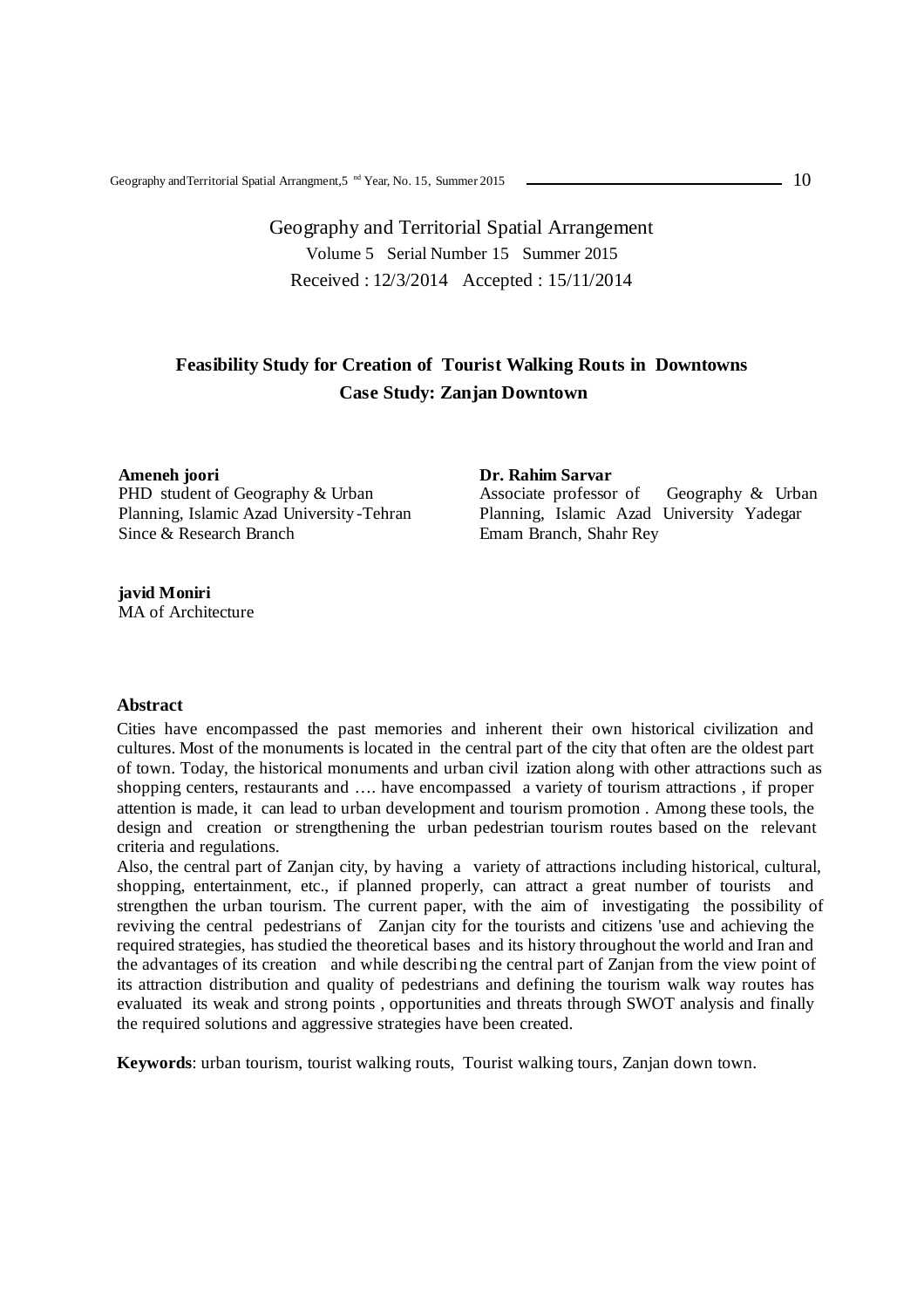Geography and Territorial Spatial Arrangement Volume 5 Serial Number 15 Summer 2015 Received : 24/2/2014 Accepted : 22/10/2014

### **Evaluating Spatial – Physical indictors in Mashhad To Become "Aged-Friendly" City**

**Dr. Seyed Hadi Zarghani** Associate Professor of political Geograghy, Ferdowsi University of Mashhad

**Dr. Omid Ali Kharazmi** Assistant Professor of Urban Management Field, Ferdowsi University of Mashhad

### **Leyla Johari**

M.A student of Urban Management of Ferdowsi University of Mashhad

#### **Abstract**

In the 21st Century, we are facing with the problems of population ageing and urbanization. With the growth of the cities, the older population- 60 years or older -are increasing. The world is rapidly ageing. The problem of aging in Iran population is for various reasons, such as reducing the birthrate, advances in medical science, hygiene, Education, and increasing life expectancy is emerging and is a new phenomenon. This paper aims to evaluate the status of Mashhad in connection with age -friendly city indicators with emphasis on the spatial – physical indicators (Urban open spaces, Buildings and public religious places, transportation within the city, safety and ease of movement). The research method is applied descriptive –survey one. Given the scope of the research field took place in Mashhad, a questionnaire was used to collect the data. Questionnaire was designed using the criteria proposed by the World Health Organ ization, so its validity is confirmed. Results show that although the indices are not lower than the standard and the conditions are relatively acceptable but just provide the basic needs of the elderly and it could be said that there is a large gap with the ideal situation and the experiences of the other developed countries to become age friendly city and according to the Likert that was the base of comparison in this study none of the indicators had reached to score of 4 or 5 ( Maximum Desirability) and at last some recommendations also suggested for improving the current situation.

**Keywords:** age-friendly City, Urban open spaces, Safety and ease of movement, Buildings and public- religious places, Mashhad.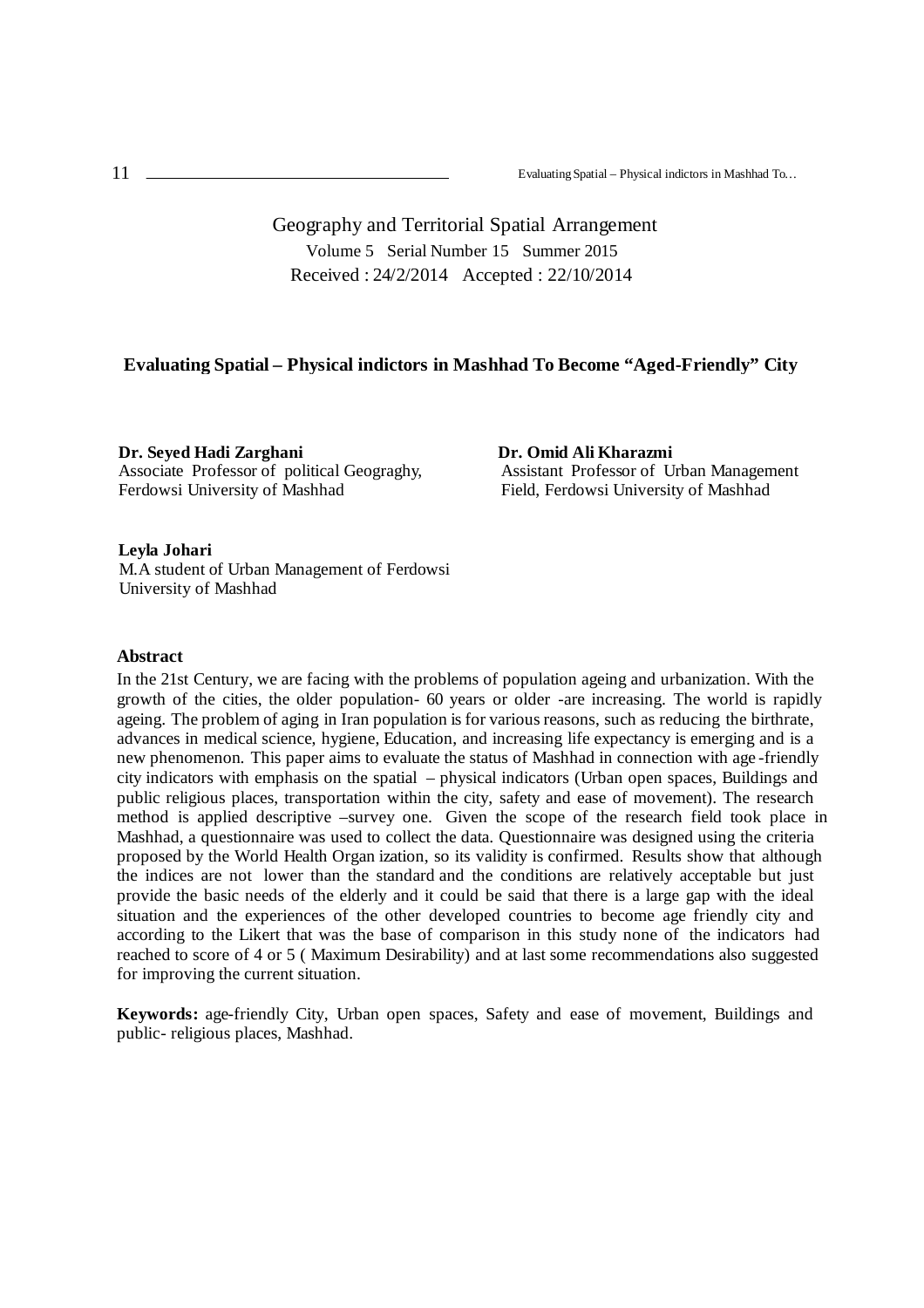## Geography and Territorial Spatial Arrangement Volume 5 Serial Number 15 Summer 2015 Received : 14/4/2014 Accepted : 14/9/2014

### **Land Use Analysis on Guilan Central District Using Landscape Ecology Approach**

**Dr. Ahmad Nohegar** Professor of Hormozgan university  **Dr. Bahman Jabariyan Amiri** Assistant professor of Environmental Dynamics and Management

#### **Roshanak Afrakhte**

M.S Degree of Environmental Science

### **Abstract**

Landscape condition is one of the key elements of selecting habitat, activity and people's satisfaction. Land use/ cover has had many changes during last years, due to population growth and people's belief. These changes are very sensible and consistently because of climate situation, maritime boundary, relatively high population growth rate, immigration and finally population & construction densities. Land cover changes have been resulted to fragmentation, perforation, dissection, shrinkage, attrition and coalescence of landscape. Environmental changes occur with further speed and broader scale by human society distribution and mastery over the environment. Therefore, Landscape data are necessary for manage and planning and natural sustainable ordering of ecosystem. Landscape metrics as a quantitative tool can recognize characteristics of landscape composition and configuration. In this paper, metrics of locational distribution and patch configuration has been used on class level and landscape. The aim of this study is considering the landscape structure and interpretation of region existing condition. Therefore, firstly, land cover maps have been provided and subdivided. Then, 16 metrics from landscape composition and configuration metrics has been selected and analyzed based on previous experiences and studies. Results show that due to people manipulation, landscape structure has been fain-grained, the number of artificial man made patches and semi natural has been increased. Above mentioned factors has been leaded to digestion of forest and dense thickets. The landscape connectivity and integration has been also reduced by increasing varied land use patches. The landscape of region has been transformed by forest patches digestion between human made coves, especially, agricultural land integration.

**Keywords:** Land use /land cover, landscape ecology, landscape metrics, Guilan.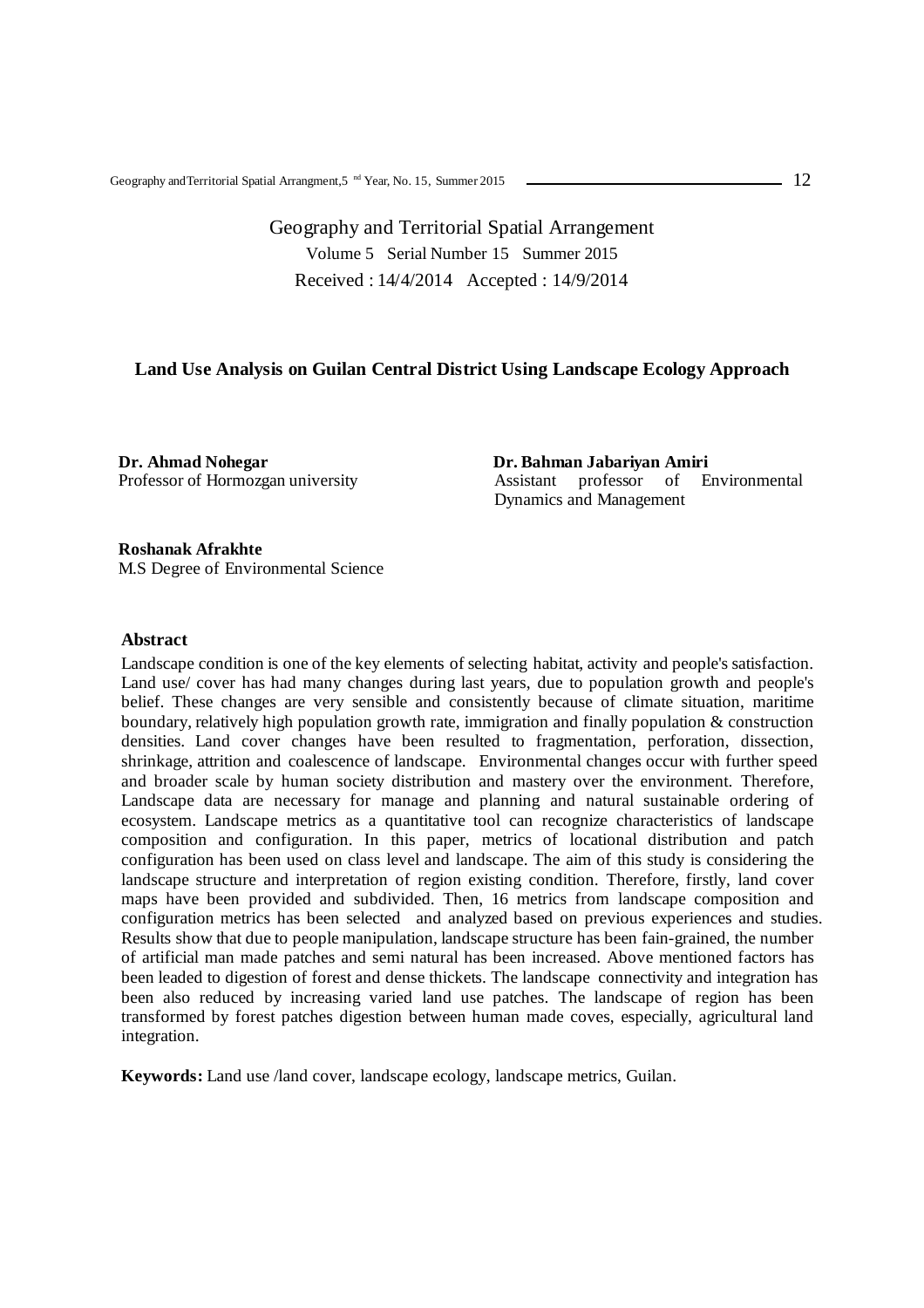Geography and Territorial Spatial Arrangement Volume 5 Serial Number 15 Summer 2015 Received : 26/4/2014 Accepted : 15/11/2014

## **Evaluation of Citizen Participation Scale in Household Waste Management Case Study: Mashhad City**

**Dr. Ali Reza Khaje Shahkoohi** Assistant Professor of Geography and Rural Planning, University of Golestan

 **Dr. Gholamreza Khosh Far** Assistant professor of sociolog y, University of Golestan

#### **Azam Negari**

<sup>M</sup>.Sc in Geography and Urban Planning, University of Golestan

### **Abstract**

At the present time, citizen participation in municipal affairs has been unable to have any ostentation due to poor management laws and lack of people's information about managing the cities affairs. Accordingly, the purpose of this study is the identification of citizen participation scale in household waste management. Along implementation of this purpose, the writers took advantage of descriptive and analytic methods and the necessary data were scrounged through attributive and field study methods. Socio-statistics in this study is the population of Mashhad in 2003. Among which a samples of 322 household administrators were randomly chosen based on Cochrane formula and the questionnaires were distributed with respect to the number of households in the s enary regions Test results of this research revealed that there is a positive and meaningful relation between the extent of citizen participation in household waste management and the social-economic basement of those citizens Also, the Kruskal -Wallis's st atistical test results showed significant differences among different urban areas in respect to the extent of citizen participation in household waste management Whereas, the highest extent of citizen participation in all parameters belongs to area 2 of region 1 and the lowest citizen participation rate belongs to area 2 of region 5. The test results of effective parameters detection demonstrated that parameters such as satisfaction, trust, awareness and fixation to place causes the difference between the a reas of the two regions with other areas in respect to participation rate. The conclusion also demonstrated that there is a significant relationship among variables such as job, education level, household expenses, sexuality and the type of ownership with participation rate in household wastes management. Also, no significant relation was detected among age groups in citizen participation rate in household waste management using spearman's test.

**Keywords:** participation, waste management, Urban management, Mashhad.